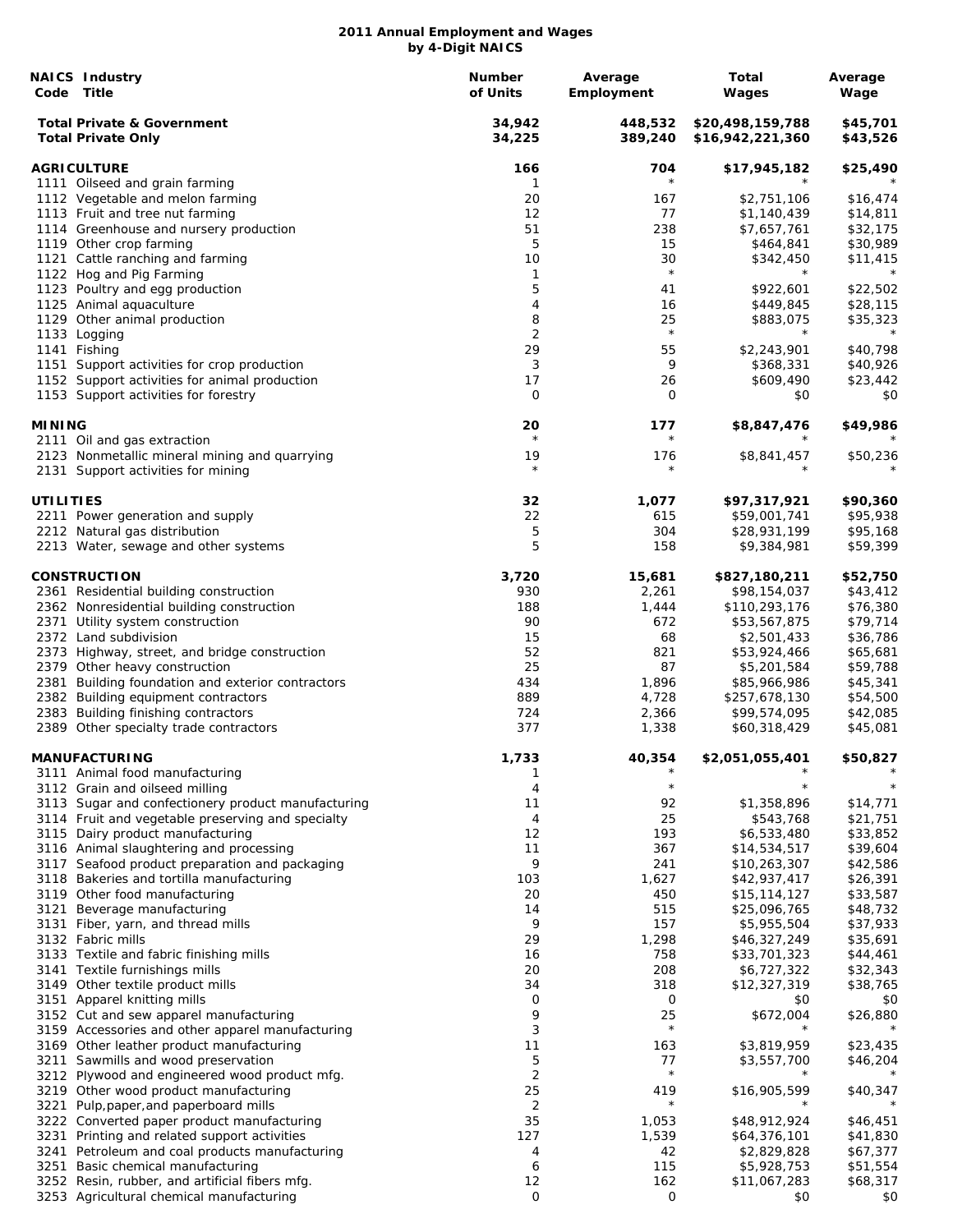|            | <b>NAICS Industry</b>                                                                      | <b>Number</b> | Average             | Total                       | Average              |
|------------|--------------------------------------------------------------------------------------------|---------------|---------------------|-----------------------------|----------------------|
| Code Title |                                                                                            | of Units      | Employment          | Wages                       | Wage                 |
|            | 3254 Pharmaceutical and medicine manufacturing                                             | 12            | 1,375               | \$131,514,597               | \$95,647             |
|            | 3255 Paint, coating, and adhesive manufacturing                                            | 10            | 113                 | \$5,824,849                 | \$51,547             |
|            | 3256 Soap, cleaning compound, and toiletry mfg.                                            | 12            | 292                 | \$15,136,906                | \$51,839             |
|            | 3259 Other chemical product and preparation mfg.                                           | 16            | 774                 | \$49,055,300                | \$63,379             |
|            | 3261 Plastics product manufacturing                                                        | 60            | 2,314               | \$123,867,975               | \$53,530             |
|            | 3262 Rubber product manufacturing                                                          | 5             | 124                 | \$4,225,718                 | \$34,078             |
|            | 3271 Clay product and refractory manufacturing                                             | 3             | 11                  | \$331,985                   | \$30,180             |
|            | 3272 Glass and glass product manufacturing                                                 | 15            | 163                 | \$8,368,160                 | \$51,338             |
|            | 3273 Cement and concrete product manufacturing                                             | 18            | 192                 | \$8,679,855                 | \$45,208             |
|            | 3279 Other nonmetallic mineral products                                                    | 19            | 225                 | \$13,044,484                | \$57,975             |
|            | 3311 Iron and Steel Mills and Ferroalloy Manufacturing                                     | 1             | $\star$             |                             |                      |
|            | 3312 Steel product mfg. from purchased steel                                               | 3             | $\star$             | $\star$                     | $\star$              |
|            | 3314 Other nonferrous metal production                                                     | 31            | 1,063               | \$69,080,917                | \$64,987             |
|            | 3315 Foundries                                                                             | 26            | 322                 | \$11,281,381                | \$35,035             |
|            | 3321 Forging and stamping                                                                  | 24            | 665                 | \$31,901,218                | \$47,972             |
|            | 3322 Cutlery and handtool manufacturing                                                    | 7             | 231                 | \$15,423,722                | \$66,769             |
|            | 3323 Architectural and structural metals mfg.                                              | 43            | 497                 | \$23,188,241                | \$46,656             |
|            | 3324 Boiler, tank, and shipping container mfg.                                             | 10            | 806                 | \$31,929,116                | \$39,614             |
|            | 3325 Hardware manufacturing                                                                | 5             | 134<br>159          | \$5,463,401                 | \$40,772             |
|            | 3326 Spring and wire product manufacturing<br>3327 Machine shops and threaded product mfg. | 6<br>82       | 1,190               | \$9,808,403<br>\$52,339,821 | \$61,688<br>\$43,983 |
|            | 3328 Coating, engraving, and heat treating metals                                          | 69            | 1,019               | \$36,989,283                | \$36,300             |
|            | 3329 Other fabricated metal product manufacturing                                          | 39            | 952                 | \$48,082,047                | \$50,506             |
|            | 3331 Agriculture, construction, and mining machinery mfg.                                  | 3             | $\star$             | $^\star$                    |                      |
|            | 3332 Industrial machinery manufacturing                                                    | 27            | 363                 | \$21,098,639                | \$58,123             |
|            | 3333 Commercial and service industry machinery                                             | 9             | 116                 | \$7,101,047                 | \$61,216             |
|            | 3334 HVAC and commercial refrigeration equipment                                           | 5             | 478                 | \$28,393,909                | \$59,401             |
|            | 3335 Metalworking machinery manufacturing                                                  | 70            | 543                 | \$24,198,160                | \$44,564             |
|            | 3336 Turbine and power transmission equipment mfg.                                         | 1             | $\star$             |                             |                      |
|            | 3339 Other general purpose machinery manufacturing                                         | 19            | 194                 | \$9,932,272                 | \$51,197             |
|            | 3341 Computer and peripheral equipment mfg.                                                | 2             | $\star$             | $\star$                     |                      |
|            | 3342 Communications equipment manufacturing                                                | 6             | 248                 | \$21,363,880                | \$86,145             |
|            | 3343 Audio and video equipment manufacturing                                               | 1             | $\star$             |                             |                      |
|            | 3344 Semiconductor and electronic component mfg.                                           | 19            | 573                 | \$26,864,690                | \$46,884             |
|            | 3345 Electronic instrument manufacturing                                                   | 49            | 2,673               | \$189,643,751               | \$70,948             |
|            | 3346 Magnetic media manufacturing and reproducing                                          | $\mathbf{1}$  | $^{\star}$          |                             |                      |
|            | 3351 Electric lighting equipment manufacturing                                             | 12            | 192                 | \$8,750,625                 | \$45,576             |
|            | 3353 Electrical equipment manufacturing                                                    | 4             | $\star$             |                             |                      |
|            | 3359 Other electrical equipment and component mfg.                                         | 23            | 917                 | \$71,620,768                | \$78,103             |
|            | 3362 Motor vehicle body and trailer manufacturing                                          | 3             | 64                  | \$2,596,820                 | \$40,575             |
|            | 3363 Motor vehicle parts manufacturing                                                     | 4             | 35                  | \$1,680,584                 | \$48,017             |
|            | 3364 Aerospace product and parts manufacturing                                             | 0             | 0                   | \$0                         | \$0                  |
|            | 3366 Ship and boat building                                                                | 43            | 3,152               | \$177,524,403               | \$56,321             |
|            | 3369 Other transportation equipment manufacturing                                          | 2             | $^{\star}$          | $^\star$                    |                      |
|            | 3371 Household and institutional furniture mfg.                                            | 37            | 198                 | \$6,742,997                 | \$34,056             |
|            | 3372 Office furniture and fixtures manufacturing                                           | 29            | 780                 | \$33,568,857                | \$43,037             |
|            | 3379 Other furniture related product manufacturing                                         | 1             | $\star$             | $\star$                     |                      |
|            | 3391 Medical equipment and supplies manufacturing                                          | 62            | 1,496               | \$80,800,891                | \$54,011             |
|            | 3399 Other miscellaneous manufacturing                                                     | 266           | 5,034               | \$222,749,576               | \$44,249             |
|            | <b>WHOLESALE TRADE</b>                                                                     | 2,966         | 16,173              | \$1,031,401,138             | \$63,773             |
|            | 4231 Motor vehicle and parts merchant wholesalers                                          | 95            | 776                 | \$30,052,651                | \$38,728             |
|            | 4232 Furniture and furnishing merchant wholesalers                                         | 26            | 337                 | \$19,603,897                | \$58,172             |
|            | 4233 Lumber and construction supply merchant wholesalers                                   | 59            | 442                 | \$21,563,084                | \$48,785             |
|            | 4234 Commercial equip. merchant wholesalers                                                | 152           | 1,384               | \$87,721,755                | \$63,383             |
|            | 4235 Metal and mineral merchant wholesalers                                                | 17            | 208                 | \$11,796,822                | \$56,715             |
|            | 4236 Electric goods merchant wholesalers                                                   | 72            | 1,091               | \$78,956,632                | \$72,371             |
|            | 4237 Hardware and plumbing merchant wholesalers                                            | 87            | 630                 | \$32,085,697                | \$50,930             |
|            | 4238 Machinery and supply merchant wholesalers                                             | 166           | 969                 | \$51,732,258                | \$53,387             |
|            | 4239 Misc. durable goods merchant wholesalers                                              | 170           | 2,190               | \$132,616,670               | \$60,556             |
|            | 4241 Paper and paper product merchant wholesalers                                          | 36            | 306                 | \$14,653,380                | \$47,887             |
|            | 4242 Druggists' goods merchant wholesalers                                                 | 66            | 495                 | \$41,584,125                | \$84,008             |
|            | 4243 Apparel and piece goods merchant wholesalers                                          | 33            | 166                 | \$10,248,928                | \$61,741             |
|            | 4244 Grocery and related product wholesalers                                               | 159           | 1,599<br>$^{\star}$ | \$80,674,415<br>$^\star$    | \$50,453             |
|            | 4245 Farm product raw material merchant wholesalers                                        | 2<br>47       | 644                 | \$45,249,934                | \$70,264             |
|            | 4246 Chemical merchant wholesalers<br>4247 Petroleum merchant wholesalers                  | 20            | 188                 | \$9,575,045                 | \$50,931             |
|            | 4248 Alcoholic beverage merchant wholesalers                                               | 16            | 384                 | \$24,036,517                | \$62,595             |
|            | 4249 Misc. nondurable goods merchant wholesalers                                           | 90            | 756                 | \$32,975,125                | \$43,618             |
|            | 4251 Electronic markets and agents and brokers                                             | 1,657         | 3,559               | \$303,774,391               | \$85,354             |
|            |                                                                                            |               |                     |                             |                      |
|            | <b>RETAIL TRADE</b>                                                                        | 3,814         | 46,881              | \$1,250,423,330             | \$26,672             |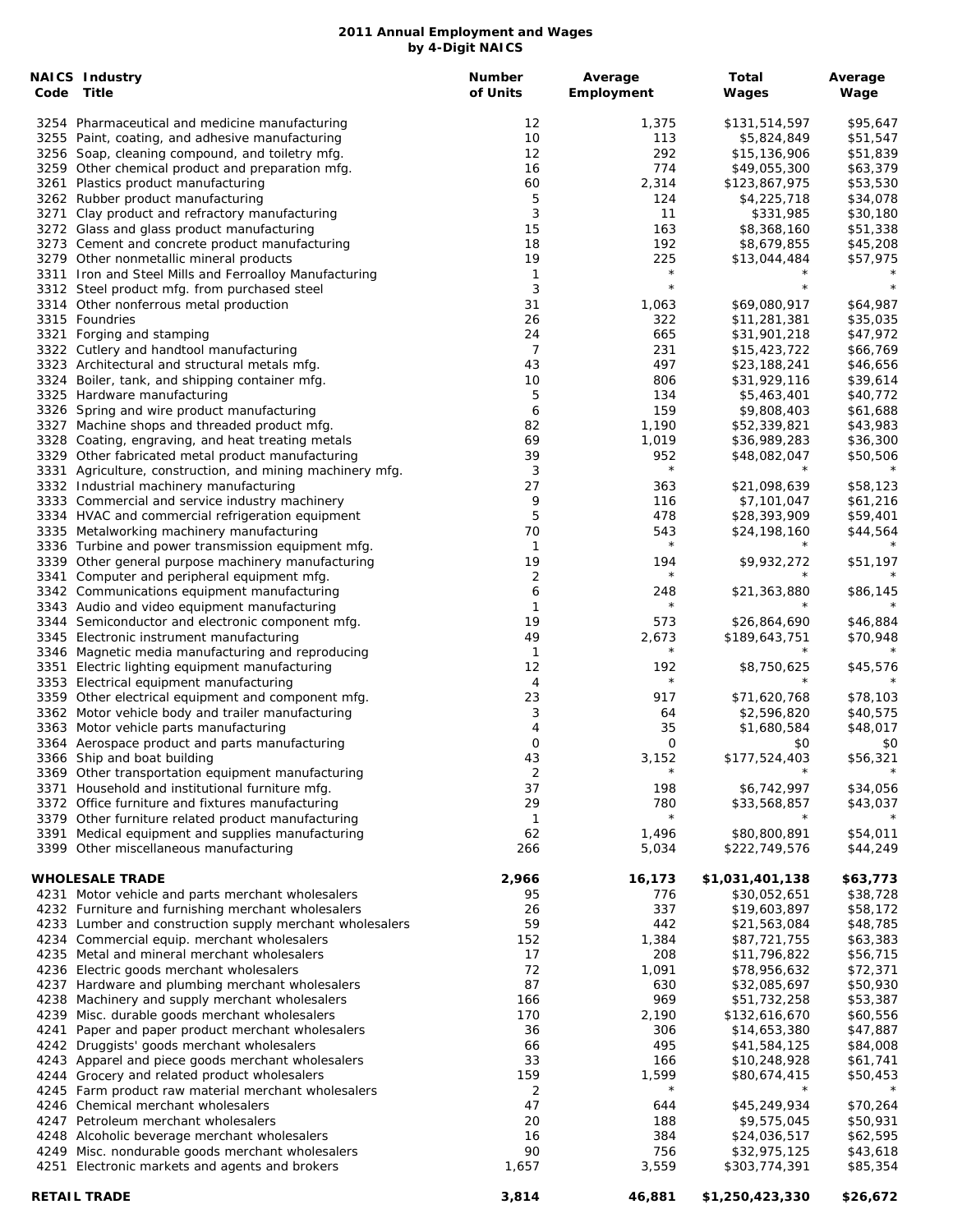|      | <b>NAICS Industry</b><br>Code Title                                                                 | <b>Number</b><br>of Units | Average<br>Employment | Total<br>Wages                | Average<br>Wage      |
|------|-----------------------------------------------------------------------------------------------------|---------------------------|-----------------------|-------------------------------|----------------------|
|      | 4411 Automobile dealers                                                                             | 183                       | 3,457                 | \$162,959,655                 | \$47,139             |
|      | 4412 Other motor vehicle dealers                                                                    | 75                        | 515                   | \$21,193,754                  | \$41,153             |
|      | 4413 Auto parts, accessories, and tire stores                                                       | 141                       | 1,256                 | \$38,242,049                  | \$30,447             |
|      | 4421 Furniture stores                                                                               | 74                        | 451                   | \$16,204,284                  | \$35,930             |
|      | 4422 Home furnishings stores                                                                        | 110                       | 709                   | \$18,473,085                  | \$26,055             |
|      | 4431 Electronics and appliance stores                                                               | 177                       | 1,189                 | \$46,196,446                  | \$38,853             |
|      | 4441 Building material and supplies dealers                                                         | 171                       | 3,389                 | \$108,067,596                 | \$31,888             |
|      | 4442 Lawn and garden equipment and supplies stores<br>4451 Grocery stores                           | 56<br>340                 | 283<br>9,347          | \$8,748,372<br>\$201,332,246  | \$30,913<br>\$21,540 |
|      | 4452 Specialty food stores                                                                          | 127                       | 1,011                 | \$21,506,780                  | \$21,273             |
|      | 4453 Beer, wine, and liquor stores                                                                  | 228                       | 1,344                 | \$28,155,158                  | \$20,949             |
|      | 4461 Health and personal care stores                                                                | 343                       | 4,942                 | \$167,058,265                 | \$33,804             |
|      | 4471 Gasoline stations                                                                              | 320                       | 1,806                 | \$36,941,312                  | \$20,455             |
|      | 4481 Clothing stores                                                                                | 321                       | 3,241                 | \$53,065,337                  | \$16,373             |
|      | 4482 Shoe stores                                                                                    | 63                        | 532                   | \$10,134,691                  | \$19,050             |
|      | 4483 Jewelry, luggage, and leather goods stores                                                     | 96                        | 386                   | \$12,487,985                  | \$32,352             |
|      | 4511 Sporting goods and musical instrument stores                                                   | 176                       | 1,133                 | \$20,175,925                  | \$17,808             |
|      | 4512 Book, periodical, and music stores                                                             | 26                        | 310                   | \$5,424,868                   | \$17,500             |
| 4521 | Department stores                                                                                   | 46                        | 5,576                 | \$111,480,775                 | \$19,993             |
|      | 4529 Other general merchandise stores                                                               | 105                       | 1,868                 | \$40,854,889                  | \$21,871             |
|      | 4531 Florists                                                                                       | 68                        | 246                   | \$4,074,701                   | \$16,564             |
|      | 4532 Office supplies, stationery, and gift stores                                                   | 167                       | 1,314                 | \$29,730,907                  | \$22,626             |
|      | 4533 Used merchandise stores<br>4539 Other miscellaneous store retailers                            | 61                        | 377                   | \$7,030,086                   | \$18,647             |
|      | 4541 Electronic shopping and mail-order houses                                                      | 128<br>62                 | 601<br>377            | \$12,153,967<br>\$15,145,932  | \$20,223<br>\$40,175 |
|      | 4542 Vending machine operators                                                                      | 22                        | 102                   | \$3,119,438                   | \$30,583             |
|      | 4543 Direct selling establishments                                                                  | 138                       | 1,119                 | \$50,464,827                  | \$45,098             |
|      | TRANSPORTATION & WAREHOUSING                                                                        | 694                       | 9,164                 | \$340,619,984                 | \$37,169             |
|      | 4811 Scheduled air transportation                                                                   | 10                        | 305                   | \$11,859,378                  | \$38,883             |
|      | 4812 Nonscheduled air transportation                                                                | 12                        | 48                    | \$2,224,687                   | \$46,348             |
|      | 4821 Rail Transportation                                                                            | 1                         | $\star$               | $\star$                       | $^\star$             |
|      | 4831 Sea, coastal, and Great Lakes transportation                                                   | 7                         | 108                   | \$4,213,665                   | \$39,015             |
|      | 4832 Inland water transportation                                                                    | $\overline{2}$            | $\star$               | $\star$                       |                      |
|      | 4841 General freight trucking                                                                       | 139                       | 1,244                 | \$61,683,130                  | \$49,585             |
|      | 4842 Specialized freight trucking                                                                   | 144                       | 826                   | \$33,277,444                  | \$40,287             |
|      | 4851 Urban transit systems<br>4852 Interurban and rural bus transportation                          | 0<br>4                    | 0<br>105              | \$0<br>\$4,776,827            | \$0<br>\$45,494      |
|      | 4853 Taxi and limousine service                                                                     | 40                        | 219                   | \$5,359,169                   | \$24,471             |
|      | 4854 School and employee bus transportation                                                         | 38                        | 1,772                 | \$37,074,779                  | \$20,923             |
|      | 4855 Charter bus industry                                                                           | 6                         | 122                   | \$3,383,655                   | \$27,735             |
|      | 4859 Other ground passenger transportation                                                          | 13                        | 75                    | \$2,148,091                   | \$28,641             |
|      | 4861 Pipeline transportation of crude oil                                                           | 1                         | $\star$               | $\star$                       | $\star$              |
|      | 4862 Pipeline transportation of natural gas                                                         | 2                         | $^\star$              |                               |                      |
|      | 4869 Other pipeline transportation                                                                  | 1                         | $\star$               |                               |                      |
|      | 4871 Scenic and sightseeing transportation, land                                                    | 6                         | 54                    | \$990,204                     | \$18,337             |
|      | 4872 Scenic and sightseeing transportation, water                                                   | 40                        | 127                   | \$3,642,646                   | \$28,682             |
|      | 4879 Scenic and sightseeing transportation, other                                                   | $\mathbf{1}$              | $\star$               | $\star$                       |                      |
| 4881 | Support activities for air transportation                                                           | 20                        | 172                   | \$5,270,905                   | \$30,645             |
|      | 4882 Support activities for rail transportation                                                     | O                         | 0                     | \$0<br>\$9,799,924            | \$0                  |
|      | 4883 Support activities for water transportation<br>4884 Support activities for road transportation | 17<br>39                  | 258<br>269            | \$9,596,343                   | \$37,984<br>\$35,674 |
|      | 4885 Freight transportation arrangement                                                             | 53                        | 261                   | \$11,921,614                  | \$45,677             |
|      | 4889 Other support activities for transportation                                                    | 7                         | 94                    | \$5,102,400                   | \$54,281             |
|      | 4921 Couriers                                                                                       | 32                        | 1,407                 | \$59,613,455                  | \$42,369             |
|      | 4922 Local messengers and local delivery                                                            | 37                        | 213                   | \$7,412,076                   | \$34,798             |
|      | 4931 Warehousing and storage                                                                        | 29                        | 1,345                 | \$54,729,205                  | \$40,691             |
|      | <b>INFORMATION</b>                                                                                  | 740                       | 10,145                | \$649,546,461                 | \$64,026             |
|      | 5111 Newspaper, book, and directory publishers                                                      | 117                       | 1,242                 | \$58,071,204                  | \$46,756             |
|      | 5112 Software publishers                                                                            | 133                       | 1,091                 | \$109,182,077                 | \$100,075            |
| 5121 | Motion picture and video industries                                                                 | 96                        | 686                   | \$17,404,111                  | \$25,370             |
|      | 5122 Sound recording industries                                                                     | 7                         | 21                    | \$1,008,927                   | \$48,044             |
| 5151 | Radio and television broadcasting                                                                   | 31                        | 651<br>$\star$        | \$35,765,331<br>$\star$       | \$54,939             |
|      | 5152 Cable and other subscription programming                                                       | 3<br>92                   |                       |                               |                      |
|      | 5171 Wired telecommunications carriers<br>5172 Wireless telecommunications carriers                 | 40                        | 2,101<br>294          | \$148,832,969<br>\$18,361,742 | \$70,839<br>\$62,455 |
|      | 5174 Satellite telecommunications                                                                   | $\overline{2}$            | $\star$               |                               |                      |
|      | 5179 Other telecommunications                                                                       | 25                        | 368                   | \$30,361,042                  | \$82,503             |
|      | 5182 Data processing and related services                                                           | 102                       | 3,087                 | \$209,847,126                 | \$67,978             |
|      | 5191 Other information services                                                                     | 96                        | 601                   | \$20,415,185                  | \$33,969             |
|      |                                                                                                     |                           |                       |                               |                      |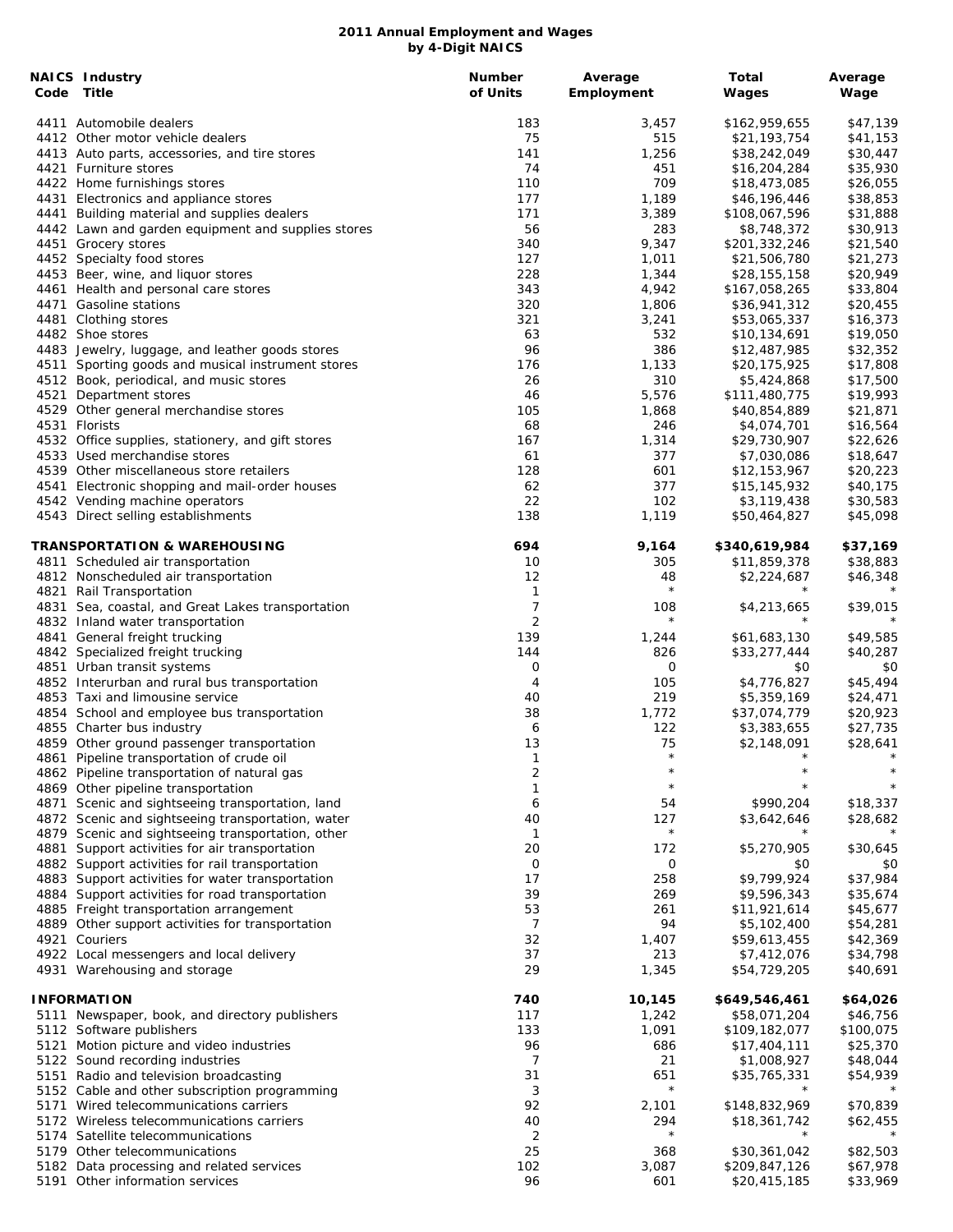| <b>NAICS Industry</b><br>Code Title                                                                    | <b>Number</b><br>of Units | Average<br>Employment | Total<br>Wages                | Average<br>Wage        |
|--------------------------------------------------------------------------------------------------------|---------------------------|-----------------------|-------------------------------|------------------------|
| <b>FINANCE &amp; INSURANCE</b>                                                                         | 1,524                     | 23,041                | \$1,801,741,169               | \$78,197               |
| 5221 Depository credit intermediation                                                                  | 298                       | 7,936                 | \$435,795,926                 | \$54,914               |
| 5222 Nondepository credit intermediation                                                               | 134                       | 1,240                 | \$95,116,906                  | \$76,707               |
| 5223 Activities related to credit intermediation                                                       | 105                       | 492                   | \$27,308,477                  | \$55,505               |
| 5231 Securities and commodity contracts brokerage                                                      | 94                        | 2,726                 | \$381,781,572                 | \$140,052              |
| 5232 Securities and commodity exchanges                                                                | $\mathbf{1}$              | $\star$               |                               |                        |
| 5239 Other financial investment activities                                                             | 180                       | 1,604                 | \$246,016,338                 | \$153,377              |
| 5241 Insurance carriers                                                                                | 124                       | 5,175                 | \$374,465,618                 | \$72,361               |
| 5242 Insurance agencies, brokerages, and related                                                       | 553<br>13                 | 3,715<br>118          | \$230,279,880<br>\$8,391,788  | \$61,987               |
| 5251 Insurance and employee benefit funds<br>5259 Other investment pools and funds                     | 25                        | $\star$               | $^\star$                      | \$71,117<br>$^{\star}$ |
| REAL ESTATE, RENTAL & LEASING                                                                          | 1,064                     | 5,645                 | \$218,571,229                 | \$38,719               |
| 5311 Lessors of real estate                                                                            | 259                       | 892                   | \$34,884,555                  | \$39,108               |
| 5312 Offices of real estate agents and brokers                                                         | 253                       | 736                   | \$31,750,106                  | \$43,139               |
| 5313 Activities related to real estate                                                                 | 333                       | 2,523                 | \$97,527,611                  | \$38,655               |
| 5321 Automotive equipment rental and leasing                                                           | 62                        | 651                   | \$20,421,473                  | \$31,369               |
| 5322 Consumer goods rental                                                                             | 80                        | 440                   | \$13,490,967                  | \$30,661               |
| 5323 General rental centers                                                                            | 20                        | 131                   | \$6,077,362                   | \$46,392               |
| 5324 Machinery and equipment rental and leasing                                                        | 48                        | 213                   | \$10,751,799                  | \$50,478               |
| 5331 Lessors of nonfinancial intangible assets                                                         | 11                        | 59                    | \$3,667,356                   | \$62,159               |
| PROFESSIONAL, SCIENTIFIC, & TECHNICAL SERVICES                                                         | 4,167                     | 20,948                | \$1,360,096,936               | \$64,927               |
| 5411 Legal services                                                                                    | 829                       | 3,893                 | \$232,793,564                 | \$59,798               |
| 5412 Accounting and bookkeeping services                                                               | 498                       | 2,952                 | \$156,719,684                 | \$53,089               |
| 5413 Architectural and engineering services                                                            | 506                       | 3,493                 | \$229,393,801                 | \$65,672               |
| 5414 Specialized design services                                                                       | 142<br>922                | 274                   | \$12,653,928                  | \$46,182               |
| 5415 Computer systems design and related services<br>5416 Management and technical consulting services | 659                       | 5,268<br>1,990        | \$426,389,601                 | \$80,940<br>\$70,424   |
| 5417 Scientific research and development services                                                      | 130                       | 681                   | \$140,144,524<br>\$54,624,912 | \$80,213               |
| 5418 Advertising and related services                                                                  | 245                       | 828                   | \$45,148,062                  | \$54,527               |
| 5419 Other professional and technical services                                                         | 238                       | 1,570                 | \$62,228,860                  | \$39,636               |
| <b>MANAGEMENT OF COMPANIES</b>                                                                         | 246                       | 9,849                 | \$1,016,265,404               | \$103,185              |
| 5511 Management of companies and enterprises                                                           | 246                       | 9,849                 | \$1,016,265,404               | \$103,185              |
| <b>ADMINISTRATIVE &amp; SUPPORT &amp; WASTE MGMT SERVICES</b>                                          | 2,408                     | 23,401                | \$721,618,980                 | \$30,837               |
| 5611 Office administrative services                                                                    | 108                       | 813                   | \$39,316,109                  | \$48,359               |
| 5612 Facilities support services                                                                       | 17                        | 331                   | \$13,595,573                  | \$41,074               |
| 5613 Employment services                                                                               | 494                       | 8,330                 | \$240,690,162                 | \$28,894               |
| 5614 Business support services                                                                         | 175                       | 862                   | \$33,293,997                  | \$38,624               |
| 5615 Travel arrangement and reservation services                                                       | 98                        | 1,759                 | \$68,704,071                  | \$39,059               |
| 5616 Investigation and security services                                                               | 160                       | 2,375                 | \$66,231,633                  | \$27,887               |
| 5617 Services to buildings and dwellings                                                               | 1,100                     | 6,570                 | \$169,148,790                 | \$25,746               |
| 5619 Other support services                                                                            | 125                       | 837                   | \$18,950,838                  | \$22,641               |
| 5621 Waste collection                                                                                  | 62                        | 777                   | \$33,024,814                  | \$42,503               |
| 5622 Waste treatment and disposal<br>5629 Remediation and other waste services                         | 8<br>65                   | 374<br>374            | \$20,387,626<br>\$18,275,367  | \$54,512<br>\$48,865   |
| <b>EDUCATIONAL SERVICES</b>                                                                            | 537                       | 19,379                | \$894,239,200                 | \$46,145               |
| 6111 Elementary and secondary schools                                                                  | 97                        | 4,427                 | \$159,563,303                 | \$36,043               |
| 6112 Junior colleges                                                                                   | 3                         | $^\star$              |                               |                        |
| 6113 Colleges and universities                                                                         | 48                        | 12,217                | \$645,553,084                 | \$52,841               |
| 6114 Business, computer and management training                                                        | 59                        | 312                   | \$14,174,367                  | \$45,431               |
| 6115 Technical and trade schools                                                                       | 35                        | 345                   | \$12,180,322                  | \$35,305               |
| 6116 Other schools and instruction                                                                     | 240                       | 1,184                 | \$27,743,332                  | \$23,432               |
| 6117 Educational support services                                                                      | 57                        | 259                   | \$10,343,919                  | \$39,938               |
| <b>HEALTH CARE &amp; SOCIAL ASSISTANCE</b>                                                             | 3,111                     | 78,200                | \$3,271,917,223               | \$41,840               |
| 6211 Offices of physicians                                                                             | 817                       | 8,206                 | \$591,892,657                 | \$72,129               |
| 6212 Offices of dentists                                                                               | 384                       | 2,788                 | \$124,197,095                 | \$44,547               |
| 6213 Offices of other health practitioners                                                             | 512                       | 3,211                 | \$125,020,808                 | \$38,935               |
| 6214 Outpatient care centers                                                                           | 118                       | 2,890                 | \$114,776,782                 | \$39,715               |
| 6215 Medical and diagnostic laboratories                                                               | 77                        | 1,027                 | \$68,482,899                  | \$66,682               |
| 6216 Home health care services                                                                         | 89                        | 4,793                 | \$136,347,108                 | \$28,447               |
| 6219 Other ambulatory health care services                                                             | 42                        | 1,478                 | \$48,238,904                  | \$32,638               |
| 6221 General medical and surgical hospitals                                                            | 10                        | 18,373                | \$964,811,023                 | \$52,512               |
| 6222 Psychiatric and substance abuse hospitals                                                         | 3<br>12                   | 1,768                 | \$91,720,465                  | \$51,878               |
| 6223 Other hospitals                                                                                   |                           | 4,099<br>10,431       | \$250,938,113                 | \$61,219               |
| 6231 Nursing care facilities<br>6232 Residential mental health facilities                              | 88<br>233                 | 3,931                 | \$324,125,979<br>\$87,789,033 | \$31,073<br>\$22,332   |
| 6233 Community care facilities for the elderly                                                         | 53                        | 2,752                 | \$65,675,498                  | \$23,865               |
|                                                                                                        |                           |                       |                               |                        |